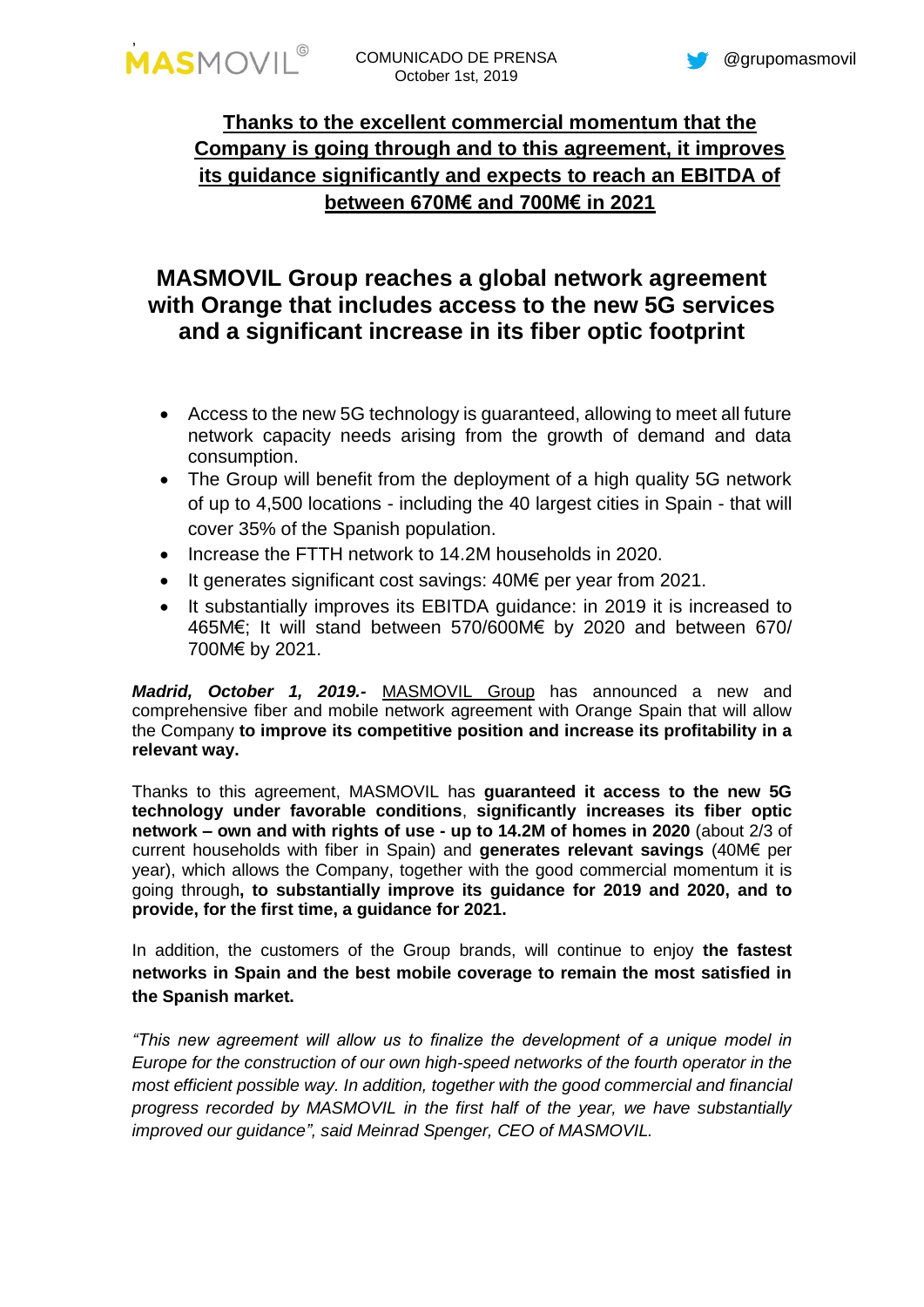

**Extension of the national roaming conditions including 5G. The Group will benefit from the deployment of a high quality 5G network that will cover 35% of the population**

Regarding the agreements in mobile networks, Grupo MASMOVIL **has reviewed and improved its national roaming agreement with Orange Spain including:**

- **Access to 5G technology throughout the Orange network.**
- **Conversion into a network capacity based model.**
- The extension of the duration of the **contract until 2028** (extendable for 5 more years).
- Finally, Orange will deploy a total of **1,500 new sites until the end of 2021** to continue offering the best quality and mobile coverage.



In addition, MASMOVIL will benefit from the deployment in Virtual Active Sharing mode of a high quality **5G network of up to 4,500 locations that will cover 35% of the population including the 40 largest cities in Spain** - Madrid, Barcelona, Valencia, Seville, Zaragoza, Malaga and Bilbao, among others - where is expected more relevant consumption of these services. This agreement will involve an additional opex of 10M $\epsilon$ until 2023 and will remain stable from 2024 onwards.

Finally, MASMOVIL **has renegotiated its optional RaaS** (Radio as a service) or IRU agreement with Orange at 6,000 locations, **which will allow to manage efficiently its customers' traffic.**

## **It will increase its cost-efficient fiber network to 14.2M homes in 2020 thanks to this agreement**

In addition, MASMOVIL has reached a new agreement with Orange Spain that will allow it **to improve the profitability of its fiber network.**

The agreement includes **the right of use of 5.2M additional homes of Orange Spain** that are currently accessible to MASMOVIL in Bitstream. **In this way, MASMOVIL will reach an optimized network, in terms of costs, of more than 13M homes by the end of 2019 (62% more than the planned 8M homes) and 14.2M homes in 2020.**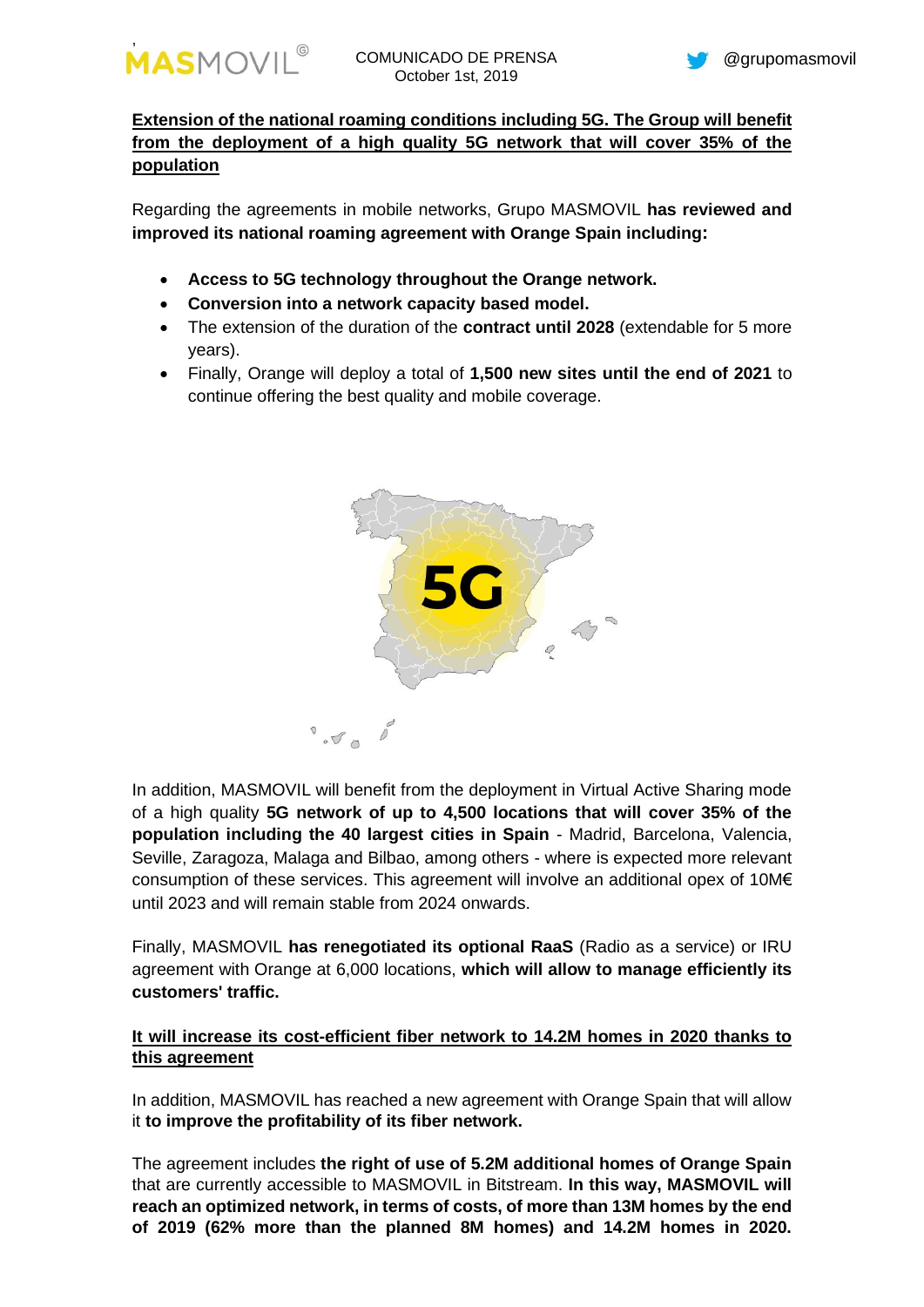

MASMOVIL currently has a total of about 20M of marketable homes with its fiber optic offer.

MASMOVIL total investment for this agreement **reachs approximately 180M€, an amount significantly lower than the stand alone deployment.**

**Important cost savings derived from the signing of this agreement: 40M€ per year from 2021 onwards.**

This agreement also has **important financial advantages, since the Group will obtain cost savings of 30M€ in 2020 and 40M€ annually from 2021 onwards.**

### **Important improvements in the guidance for the period between 2019 and 2021**

Finally, thanks to this agreement and the good commercial and financial progress of the Company during the first half of the year, **MASMOVIL communicates the improvement of its forecast for 2019 and 2020 and for the first time provides forecasts for 2021:**

**- Increase in adjusted EBITDA by 15M€ in 2019 and 40-50M€ in 2020, with a new forecast for 2021 that expects to increase adjusted EBITDA by 100M€ compared to 2020, reaching 465M€ in 2019, between 570M€ and 600M€ in 2020, and between 670M€ and 700M€ in 2021. The expected EBITDA margin in 2021 will be between 32% and 34%.**

- **Increase of the Capex in 97M€ to 457M€ in 2019,** mainly due to the increase in customer growth ( $\in$  31M) and the development of the FTTH network (about  $\in$  44M), with a **significant reduction in Capex in 2020 and 2021.**

- Operating FCF of more than 415M€ in 2021.

### *About MASMOVIL Group*

*The MASMOVIL Group is the fourth telecommunications operator in Spain, offering services for fixed line telephone, mobile phone services, and internet broadband for home use, companies and operators under its principle brands: Yoigo, Pepephone, MASMOVIL, Lebara y Llamaya.*

*The Group holds a fixed infrastructure of Fibra/ADSL and mobile 3G and 4G. At present it covers 20 million of households with optic fiber and 18 million more with ADSL. Its 4G mobile network covers 98.5% of the Spanish population. The Group has more than 8,3 million clients in Spain.* 

*MASMOVIL Group has received the 2018 award ADSLZone as the "Best Fiber Operator" and the ["Best](https://www.elgrupoinformatico.com/conoce-los-ganadores-los-premios-2018-grupo-informatico-t72341.html)  [Fiber Operator" f](https://www.elgrupoinformatico.com/conoce-los-ganadores-los-premios-2018-grupo-informatico-t72341.html)rom the Grupo Informático. In addition, it has been nominated for the award as the "Revelation Company of the year" within the Business Awards of the Grupo Vocento.*

*Additionally, it is the operator with the fastest fiber network in Spain during 2018 according to a study by the company[, nPerf,](https://www.adslzone.net/2018/02/22/velocidad-fibra-masmovil/) and the operator with the fastest 3G+4G aggregated mobile network in Spain, according to a study by the company, [Tutela.](https://cincodias.elpais.com/cincodias/2018/02/05/lifestyle/1517828904_769144.html) It also has obtained the highest rating for Spanish mobile operators from its customer satisfaction according to the "2017 Index of Client Experience", prepared by the consultor Stiga.* 

#### **Further information:**

Fernando Castro +34.656.160.378 [fernando.castro@masmovil.com](mailto:fernando.castro@masmovil.com)